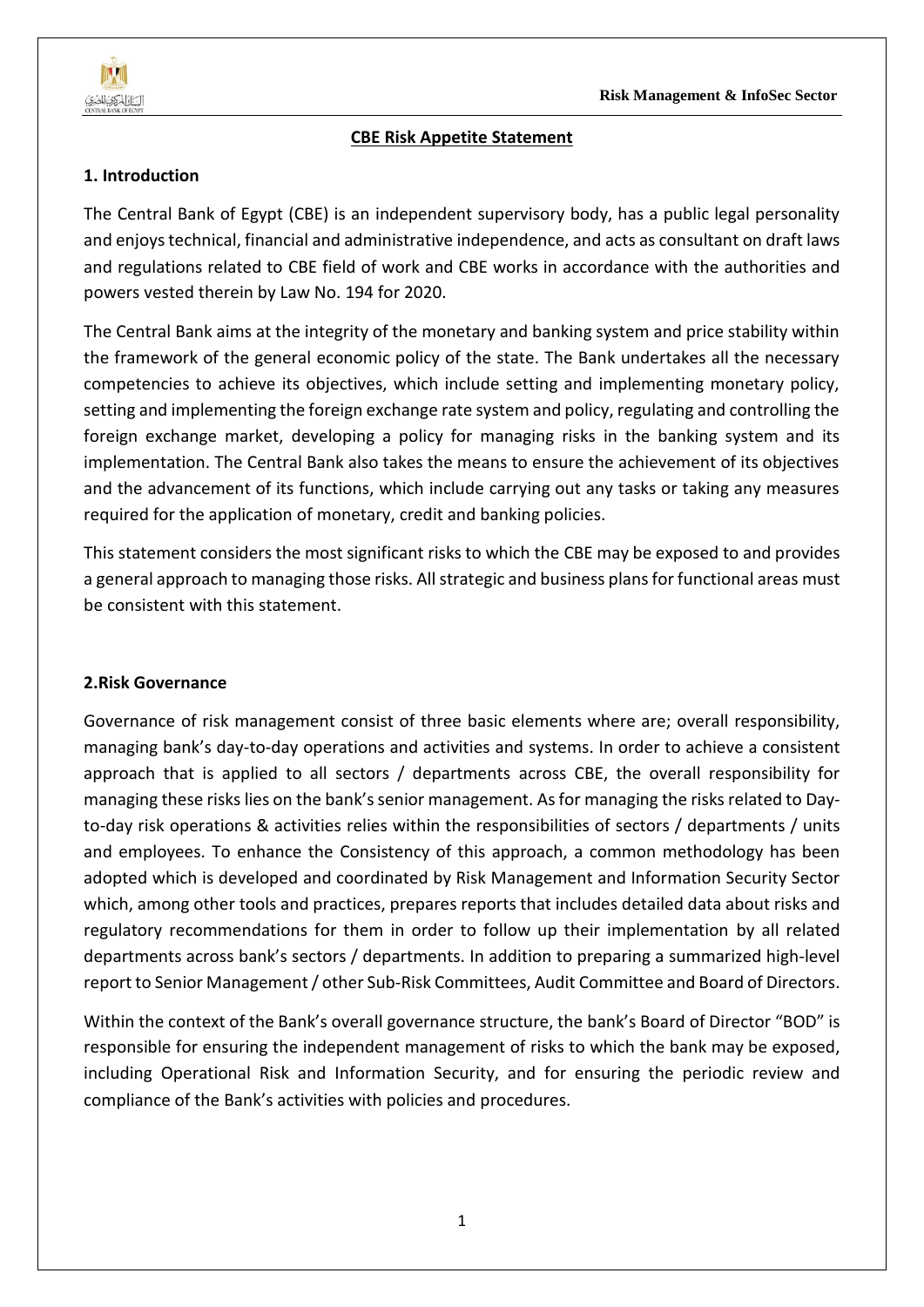## **3. General Statement of Appetite**

In context of fulfilling the responsibilities entrusted to the Central Bank of Egypt as a supervisory and regulator, which implies facing a broad range of risks resulting from its responsibilities aiming at the safety of the monetary and banking system and price stability within the framework of the state's general economic policy, as well as its day-to-day operational activities.

CBE fully recognize that the more complex the operations of the bank are, the more likely it will be exposed to specific risk events that may affect its reputation. In this regard, Risk Management & Information Security Sector in CBE has a robust framework that includes structured processes which reduce the probability of risks being realized and its severity to an acceptable level that have been determined according to CBE's approved Risk Appetite according to Risk type.

Generally, CBE has a low appetite for risk. The Bank will allocate needed resources to control these risks to acceptable levels.

## **4. The Risk Management Framework**

CBE Risk Management depends on basic principles to achieve an appropriate balance between risk and return; these principles are implemented within a framework that comprises both qualitative elements, such as policies and procedures, and quantitative elements, such as risk metrics and credit limits. The Risk management framework is flexible enough to cover the CBE's current activities and also what may evolve in the future.

The board of director (BOD), the Senior Management and the relevant committees of the CBE is responsible authority for determining the risk appetite and risk tolerance across CBE sectors / departments; along with their optimal allocation. CBE sectors/departments are accountable and responsible for all the risks that they may face within the scope of their work; in addition to mitigating these risks by applying the appropriate procedures and controls, the Risk Management and Information Security Sector is responsible for ensuring that there is an effective process in place to manage risks across the Bank.

Adopting Transparency and disclosure principles, through providing the CBE's senior management, BOD, Audit Committee and relevant executive committees (Credit Committee - Operational Risk Committee - Crisis Management and Business Continuity Program Committee - Information Systems Steering Committee) with periodical reports of existing and potential risks along with the recommendations of Risk Management and Information Security Sector for corrective actions to be implemented.

## **5. Coverage areas of Risk**

The Bank's attitude towards its key Strategic, Financial, Operational risks, Business Continuity and Information Security is described below.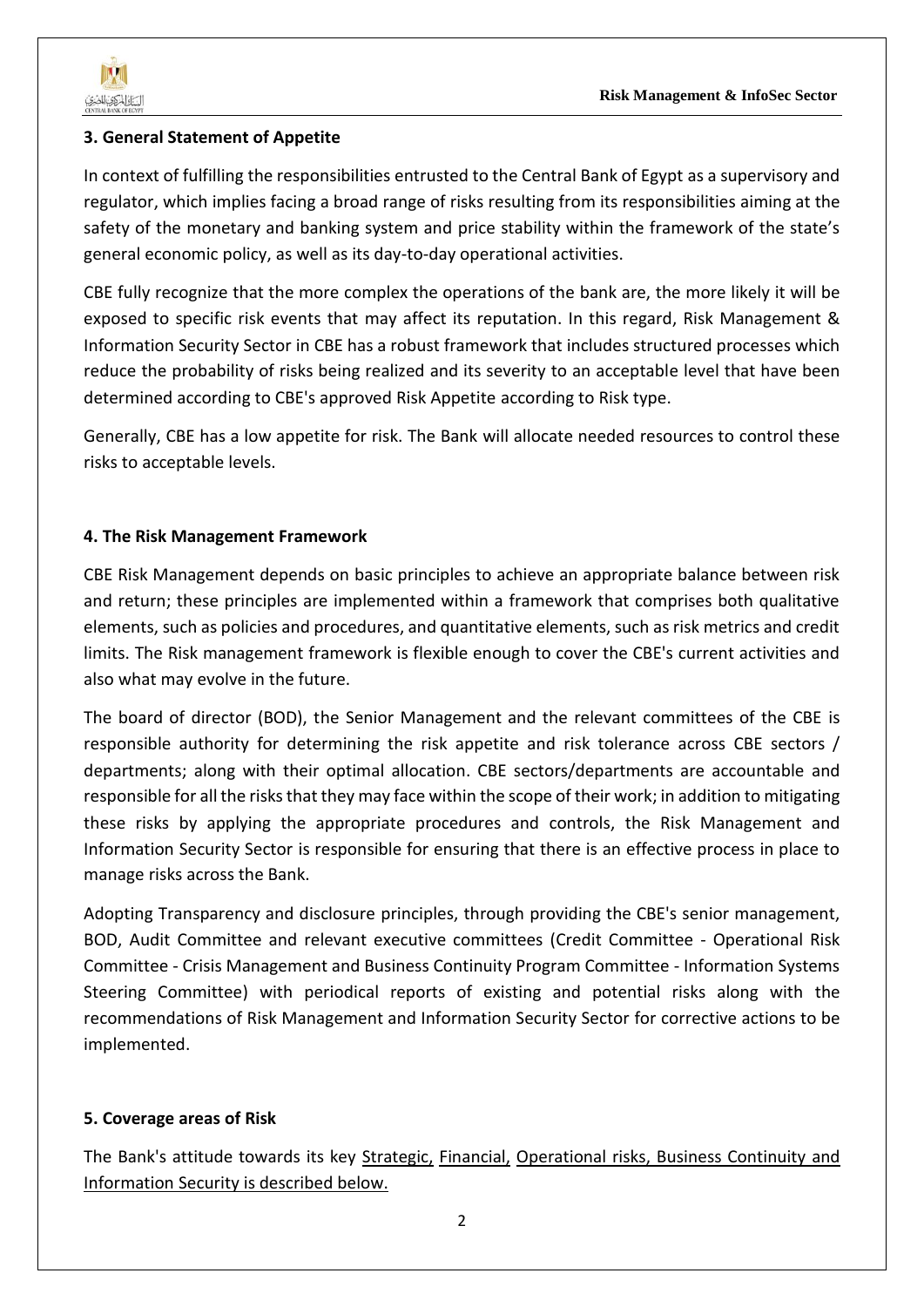

## **5.1 Strategic Risks**

Strategic risks relate to factors that could prevent the Bank from fulfilling its mission, particularly achieving bank's objectives that was set out in its Strategic Plan. Strategic risks can arise due to a wide range of internal and external factors

The Bank has a low appetite for threats that may affect its effort in achieving its purposes and objectives effectively and efficiently and has a zero appetite for reputation risk.

CBE has a framework in place that ensures that all of its initiatives towards achieving its desired objectives are well set and prioritized appropriately, and the associated risks are well managed and reported on a consistent basis though its committees (Monetary Policy Committee/ Investment and Capital Markets and Banking Reform Committee/ Audit Committee) and these committees submit their recommendations to the BOD for review and approval.

# **5.2 Financial Risks**

The bank has a low appetite for financial risk. The Bank is exposed to various financial risks types including; Credit Risk, Credit Risk Monitoring, Market risk, Liquidity Risk or those associated with Operational Risk.

**Credit Risk:** Credit risk is defined as the losses arising if a counterparty (obligor/bank) to the Central Bank of Egypt (CBE) fails to meet a financial obligation for full or partial value on due date.

In this Regard, the Credit Risk Department conducts sovereign risk analysis, along with comprehensive quantitative and qualitative analysis for the CBE counterparties, to establish Credit limits additionally; Credit risk department follows up and studies the solvency of nonbank international securities traders that the CBE deals with. To establish credit limits, the Credit Risk Department conducts the appropriate assessment for countries and financial institutions; including country risk (political, economic, fiscal and banking sectors) and bank quantitative and qualitative analysis, taking into consideration the CBE Obligor Risk Rating (ORR). CBE counterparties are assigned an ORR according to their lowest rating grade given by the 3 big international rating agencies (Fitch/Moody's/ Standard & Poor's) Furthermore the Credit Risk Department continuously monitors the developments that may have an impact on CBE Counterparties and/or the countries where they are headquartered to identify any potential any potential risk to the CBE and initiate the appropriate action (whenever needed).

**Credit Risk Administration & Monitoring:** It is the absence of Following up and monitoring of Credit risks' exposures on the CBE's financial statements which can result in financial losses to the bank. In this regard, credit administration and monitoring department works to maintain the efficiency of credit administration, measurement and monitoring process and ensures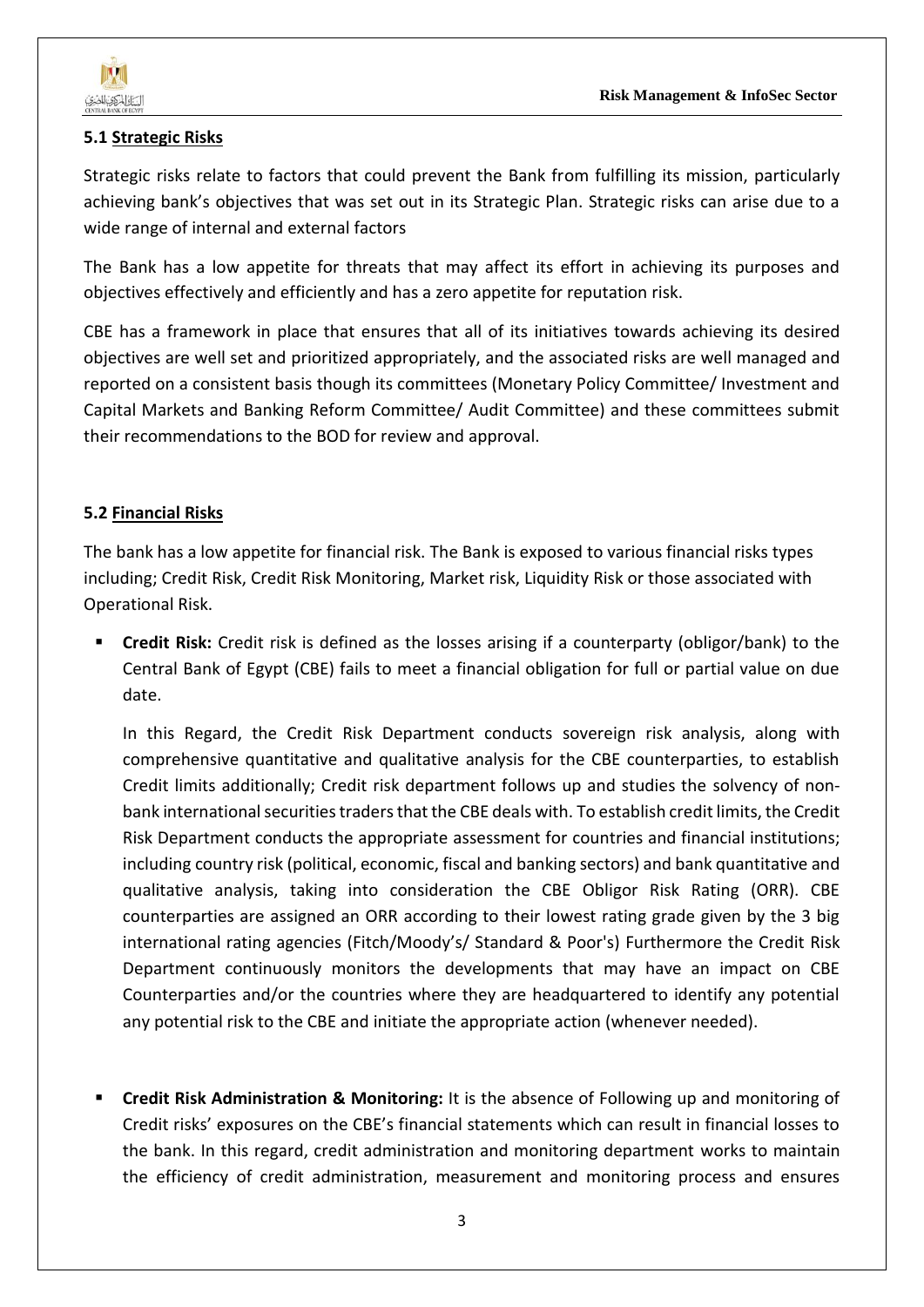adequate controls over credit risk. The department operates according to the best international practices within Enterprise Risk Management Framework, that assures adequate monitoring and reporting, along with ensuring that appropriate corrective actions are implemented. Credit Limits shapes CBE's risk appetite when dealing with financial institutions. The concerned Sectors/Departments of the CBE are informed of these limits to be adhered to during their dealings with financial institutions.

In this regard, Credit Administration and Monitoring Department validates that all needed approvals for the limits are granted by Credit Committee according to its quorum in light of CBE's Credit Risk Policy, and that all limits are within maximum allowable exposure per counterparty set by CBE's Investment Guidelines. Moreover, the department continuously monitors the utilization of the authorized limits by concerned Sectors/Departments, reports any breaches of the limits to Sub-Governor & Assistant Sub-Governor of Risk Management and Information Security Sector and concerned Sectors/Departments, and follow up on the implementation of needed corrective actions / controls. Also, the department continuously monitors that all trade transactions are executed through Authorized International Banks/Non-Banks Securities Traders.

In addition, the department monitors the developments of CBE investments in Capital Shares of IFIs, Associates and Subsidiaries, along with developments of CBE initiatives to support the Egyptian Economy, making sure both are properly reflected on CBE's financial statements.

**Market Risks:** it is the risk of losses in financial position (on and off-balance-sheet positions) arising from movements in market prices, which aims to ensure compliance of the CBE concerned departments/sectors with the Investment Guidelines approved by the CBE's Investment and capital markets Committee. The Department's main roles are to identify potential risks through advanced financial analysis tools that are generated from the decisions of Basel Committee on monitoring market risks to take escalatory actions in accordance with the approved reporting matrix to highlight those risks, in order to minimize any potential losses or costs resulting from movements in the global or local markets and to maintain the level of foreign exchange reserves.

The Market Risk Department monitors the risks of interest rates through the approved investment limits for the payback period, which measures the sensitivity of investment portfolios to the change in the market rate of return, and thus the impact of this on the value of the portfolios and their profit and loss rate.

In addition to monitoring investment criteria, concentration risks, currency allocation, and exposure to assets associated with investments in international reserves, in accordance with approved investment determinants.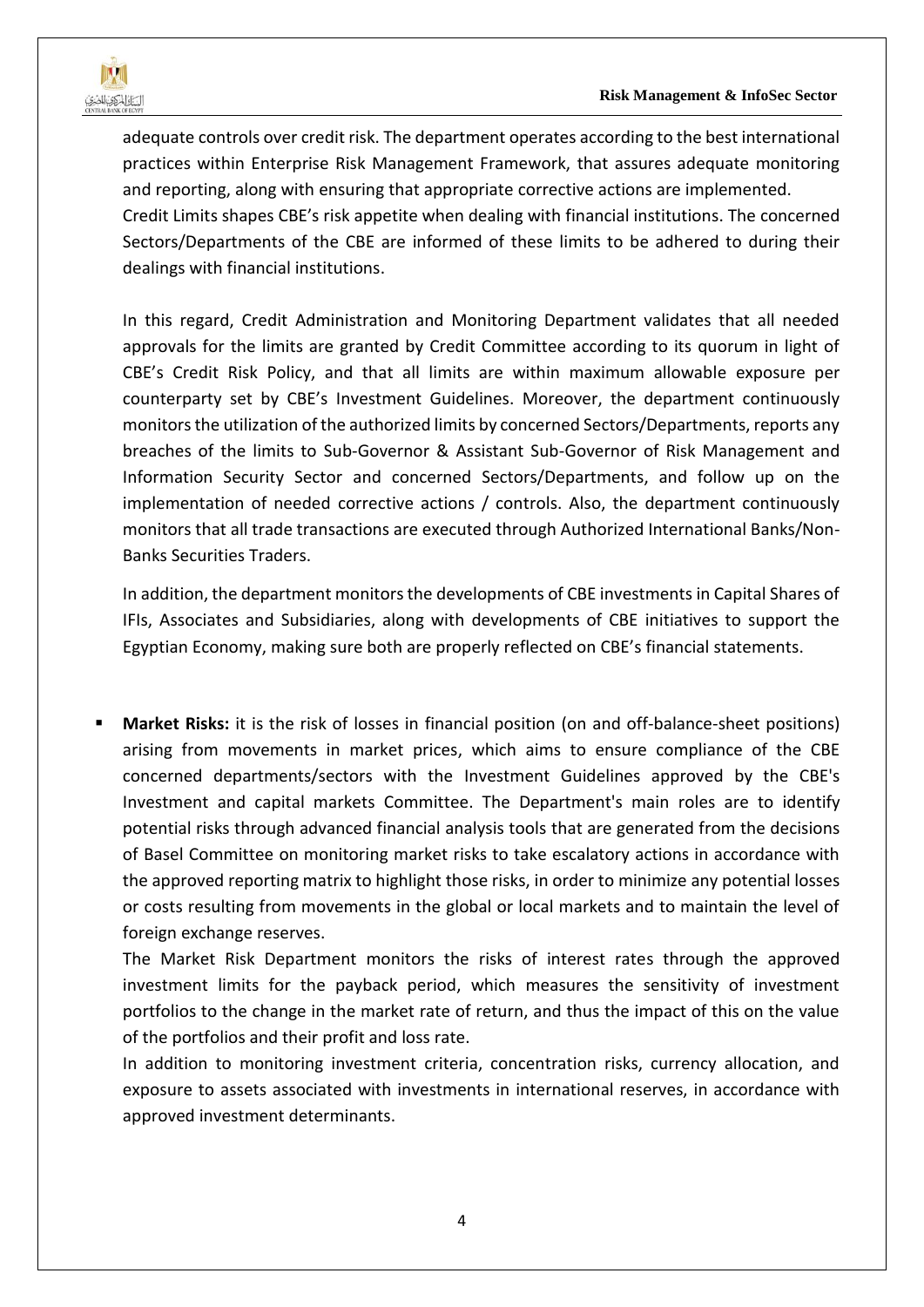

In this regard, the CBE adopts a conservative investment guideline, investing only in highquality, low-risk financial instruments that must be rated by at least two out of the three big international rating agencies and the least of them is being chosen.

# **Liquidity Risk:**

Liquidity risk arises from the bank's inability to finance any increase in assets or offset liabilities as they become due without incurring unacceptable losses, or from restrictions on the bank's disposal of some of the assets it owns, or the ability to do so but at prices significantly less than their acquisition value (I.e. incurring capital losses) this is to ensure that the investment is made using highly liquid instruments.

CBE must be able to meet its obligations in the financial markets. In addition, the Bank needs to maintain sufficient high-quality liquidity as well as maintain maximum utilization with counterparties as per the CBE investment guidelines approved by the CBE's Investment and Capital Markets Committee.

## **5.3 Operational Risks**

#### **Operational Risk**

Operational risk is the risk of loss resulting from inadequate or failed internal processes, people and systems or from external events, this definition includes legal risk, but excludes strategic and reputational risk.

The implementation of Operational Risk Management Framework shall be coordinated by a dedicated and independent team under Risk Management and Information Security Sector, which is called Operational Risk Management (ORM) in order to achieve excellence in operational efficiency and effectiveness and to ensure compatibility with best market practice in cooperation and coordination with all CBE various sectors/department.

Operational risk includes those risks related to technology, information Security, fraud risk, legal risk, material risks, absence of business continuity, non-compliance with the Code of Conduct and Compliance.

The bank has a low appetite for Operational Risk, the framework of operational risk management includes a set of tools and practices according to the decisions of the Basel Committee & the latest applications and international standards, which are used to identify, assess, measure, mitigate, monitor and report operational risks and incidents in addition, follow-up the implementation of recommendations and controls related to operational incidents and submit the necessary reports in this regard.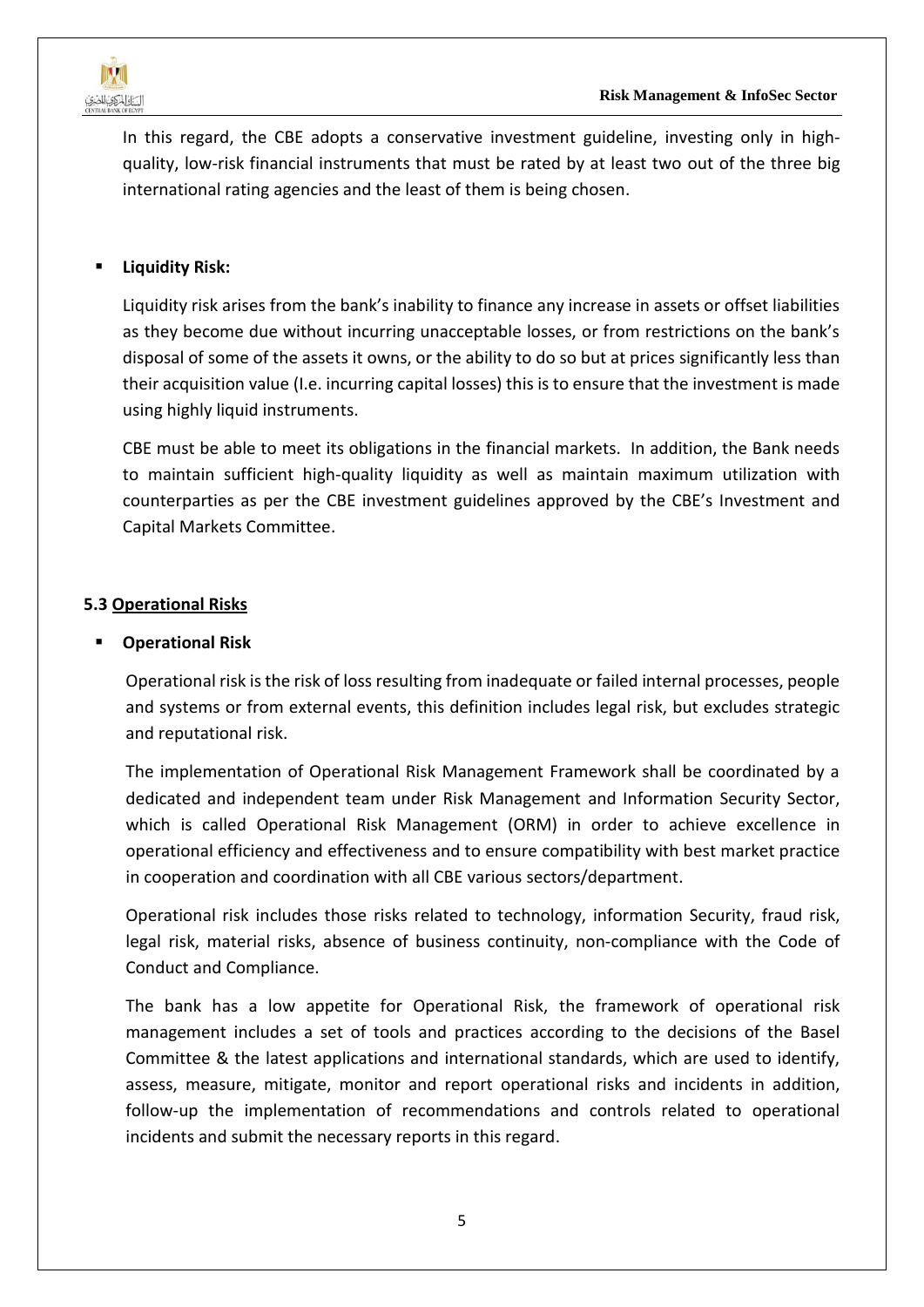

#### ▪ **Fraud and Corruption**

The Bank has no appetite for any dishonest or fraudulent behavior and is committed to deterring and preventing such behavior. It takes a very serious approach to cases, or suspected cases, of fraud or corruption perpetrated by its staff, and responds fully and fairly in accordance with provisions of the Code of Conduct.

# **Project Risk**

Project risks are the uncertain events or conditions which, if occurred, may have a positive or negative impact on project objectives/activities which aims to ensure the optimal utilization of available resources by coordinating, organizing various project activities, prioritizing them and the associated risks to support and achieve the objectives of the CBE using best practices and highest quality standards. Therefore, Project Risk Management is an integral part of the daily activities and procedures of projects in order to identify and assess risks, set priorities, propose solutions and establish proactive regulatory controls and corrective measures and follow up on the implementation of these controls and measures to reduce the risks, improve project outcomes and provide project owners with necessary information to effectively manage project resources.

The work scope of the Department includes identifying risks according to the project's nature that may have an impact either financially, operationally, technically, then analyzing and/or addressing risks that affect the project through:

- − Reviewing the project objectives, framework and timeline.
- − Setting performance measures in accordance with the objectives and strategic plan, as well as precautionary measures to deal with uncertainty project risks.

## **People and Culture Risks**

It includes the risks related to the competency of the bank's employees related to culture and awareness includes:

- − **Caliber of People**: The Bank relies on motivated, diverse and high-quality staff to perform its functions. The bank aims to create an environment where staff are supported & empowered to the full extent of their abilities.
- − **Conduct of People**: The Bank expects staff to conduct themselves with a high degree of integrity, to respectfully strive for excellence in the work they perform and the outcomes they achieve, and to promote the public interest. The appetite for behaviors which do not meet these standards is very low. The Bank deals with any breaches of its Code of Conduct very seriously.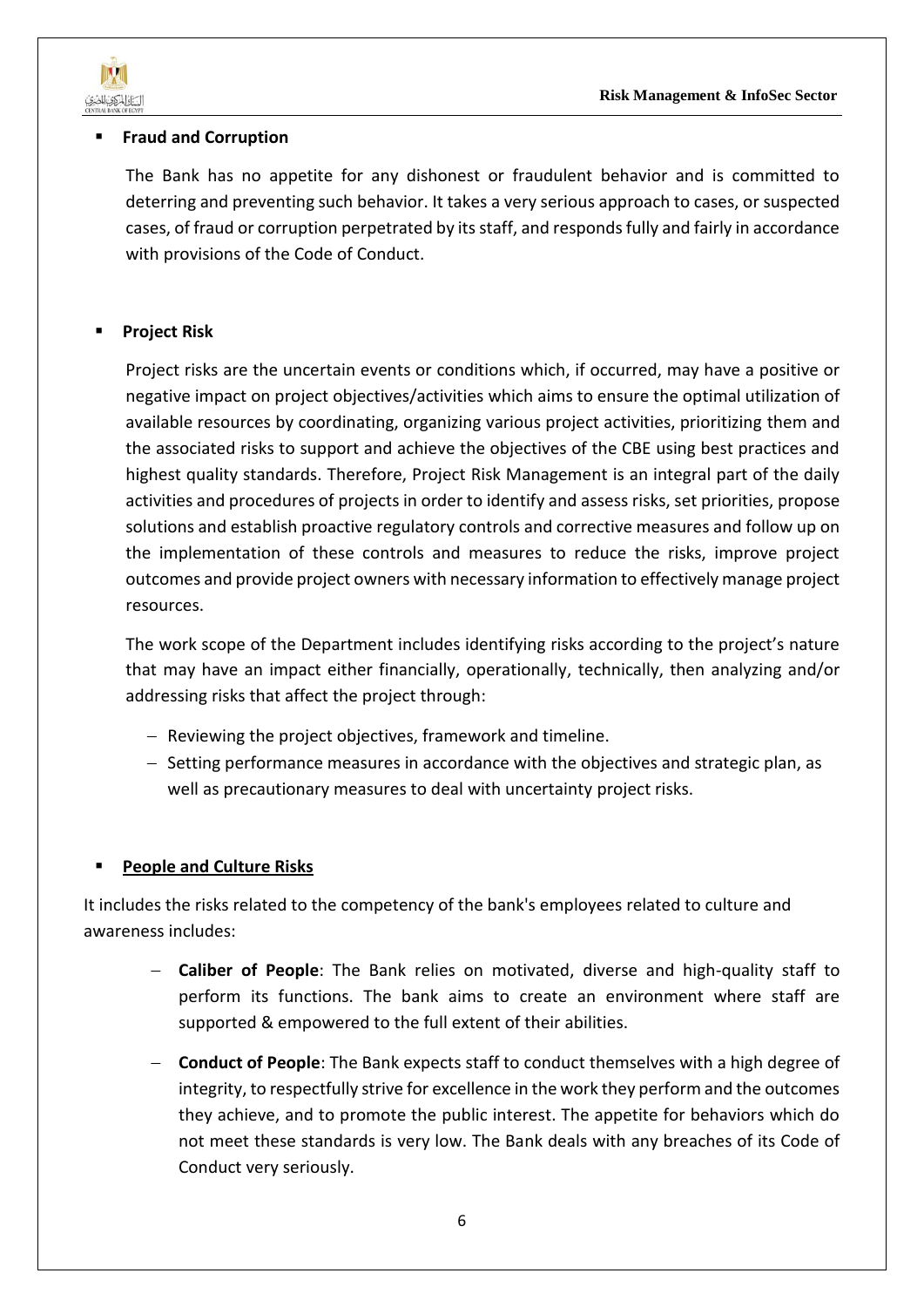

− **Work Health & Safety (WHS)**: The Bank is committed to creating a safe working environment for all of its staff, where people are protected from physical or psychological harm. It has a very low appetite for practices or behaviors that could be expected to lead to staff being harmed while at work.

## **5.4 Business Continuity**

Business Continuity Management System "BCMS" has been established, within the framework of Business Continuity Management Policy according to ISO international standard 22301, that shall be evaluated periodically through the Business Continuity Plan of the Central Bank of Egypt (BCP), where periodic tests are conducted to ensure the effectiveness and efficiency of the plan, this BCM system aims to identify the CBE's critical activities provided to banks, government, and economic authorities to maintain / ensure the continuity of all related systems (RTGS, SWIFT payments, international reserves management, open market operations and any related activities) in order to preserve, ensure the continuity of all operations and activities of the Central Bank, as well as achieving the desired objectives of the Central Bank of Egypt under any abnormal circumstances, whereby the Bank's ability to face crises, protect its employees and continue to perform its activities/services is measured in order to meet its obligations whether locally or globally and maintain its reputation.

#### **5.5 Information Security**

CBE seeks to provide and meet the security requirements necessary to protect confidentiality, integrity and availability of its information assets according to the relevant standards, laws, and regulations in order to ensure a safe working environment that supports achieving the CBE goals, in line with the country-wide objectives and sustainable development.

The Bank has a low appetite to Information Security Risk, and accordingly, Information Security Department works to lay the foundations of "Information Security Governance" that sets an integrated strategy to preserve the security of the CBE's information assets, promotes the awareness and effective coordination between all the CBE sectors and departments through applying best practices (For example, but not limited to: (ISO27K - NIST)) and in line with the general framework of cyber security issued by the Central Bank of Egypt and Continuously improve the information security policies and procedures to ensure that they are applied effectively across all departments.

Information Security department reports to CBE's Senior Management all related updates in order to ensure achieving and maintaining the CBE information security.